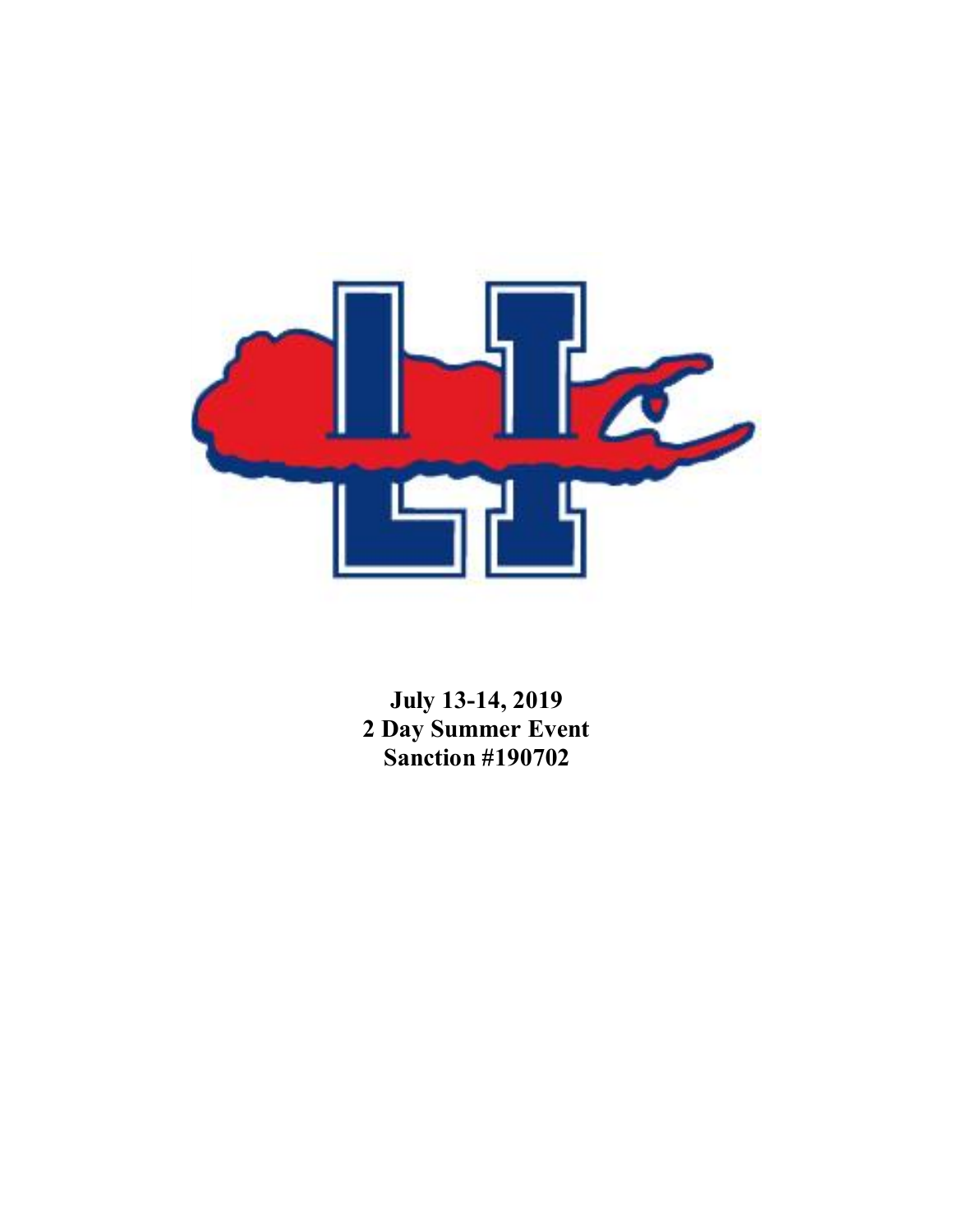## **A 2 DAY SUMMER EVENT**

**July 13-14, 2019**

| <b>SANCTION:</b>                   | Held under the sanction of USA Swimming/Metropolitan Swimming, Inc., #190702                                                                                                                                                                                                                                                                                                                                                |
|------------------------------------|-----------------------------------------------------------------------------------------------------------------------------------------------------------------------------------------------------------------------------------------------------------------------------------------------------------------------------------------------------------------------------------------------------------------------------|
| <b>LOCATION:</b>                   | <b>Nassau County Aquatic Center</b><br>Eisenhower Park, East Meadow, NY 11554                                                                                                                                                                                                                                                                                                                                               |
| <b>FACILITY:</b>                   | 10 Lane by 50 meter competition pool w/ 2 meter min depth<br>The pool Has Not been certified in accordance with Article 104.2.2C (4)                                                                                                                                                                                                                                                                                        |
| <b>SESSIONS:</b><br><b>FORMAT:</b> | Session One - Saturday July 13 warm-up 8-8:50am Start 9am<br>Session Two - Saturday July 13 warm-up 12:30pm Start 1:30pm<br>Session Three - Sunday July 14 warm-up 8-8:50am Start 9am<br>Session Four - Sunday July 14 warm-up 12:30pm Start 1:30pm<br>The meet is a Timed Final Event. The meet will be Deck Seeded                                                                                                        |
| <b>ELIGIBILITY:</b>                | Open to all USA Swimming/Metropolitan Swimming Inc. registered swimmers.<br>All swimmers participating in this meet must be registered by the first day of the meet.<br>Age on July 13, 2019 will determine age for the entire meet.                                                                                                                                                                                        |
| <b>ENTRIES:</b>                    | All Athletes are limited to enter 4 events per session. Deck entries will not be accepted.<br>NT's will not be accepted. Hy-Tek Email entries will be accepted                                                                                                                                                                                                                                                              |
|                                    | U.S. Mail Payment to: Leanne Herrera, 750F Stewart Ave., Garden City, NY 11530<br>Email Entries/Confirm Entry Receipt: entries.liac@gmail.com<br>An email confirming receipt of entries if you provide an email contact. Please contact Meet Director if you do<br>not receive such a report within 2 days of your original email.                                                                                          |
| <b>DEADLINE:</b>                   | Entries must be received by: July 1, 2019 Invited clubs' qualifying athletes will be entered on a first<br>come / first serve basis                                                                                                                                                                                                                                                                                         |
| <b>ENTRY FEE:</b>                  | An entry fee of \$7.00 per individual event and \$10.00 per Relay event must accompany the entries.<br>There is a \$5.00 facility fee/athlete<br>Make check payable to: Long Island Swimming<br>Payment must be received by July 13, 2019 for email entries. Payment must be included with all mail entries.<br>Failure to pay entry fees by this deadline could result in teams being barred from the meet.                |
| <b>WARM-UP:</b>                    | General warm up with assigned lanes for the first 40 minutes. Sprint lanes and General lanes will be available<br>for the remaining 10 minutes. Lane assignments will be distributed along with the scratch sheet each session.                                                                                                                                                                                             |
| <b>SCRATCHES:</b>                  | Coaches will be given scratch sheets upon check-in for each session. All scratches are due no later than 30<br>minutes prior to the start of the session. Coaches are asked to draw a line through an individual event to indicate<br>clearly that individual event is a scratch or when an athlete is out of the session completely draw a line through<br>the swimmers name who will not be participating in the session. |
| <b>COACHES:</b>                    | In accordance with Metropolitan Swimming Inc. Policy, only those coaches who display current, valid USA<br>Swimming credentials will be permitted to act in a coaching capacity at this meet. Coaches who do not possess<br>these credentials will be required to leave the deck area.                                                                                                                                      |
| <b>AWARDS:</b>                     | $1st - 10$ th place awards in individual events will be given to the 12&U athletes. Both 9-10 and 8&U awards will<br>be given in the 10&U events. $1st - 3rd$ place awards in individual events will be given to the 13 & Over athletes.                                                                                                                                                                                    |
| <b>OFFICIALS:</b>                  | Meet Referee: Rich Brown rmbrown173@icloud.comt<br>Meet Admin: Delane Somma<br>Officials wishing to volunteer should contact Meet Referee by July 13, 2019                                                                                                                                                                                                                                                                  |
| <b>MEET</b><br><b>DIRECTOR:</b>    | Dom Boccio, <i>dboccio@longislandswimming.com</i> 516.378.8467 - Questions concerning the meet will only<br>be entertained when communicated via a certified coach on an invited team.                                                                                                                                                                                                                                      |
| <b>DISABILITY</b>                  | Swimmers with disabilities are encouraged to attend. Contact the meet director if you need special                                                                                                                                                                                                                                                                                                                          |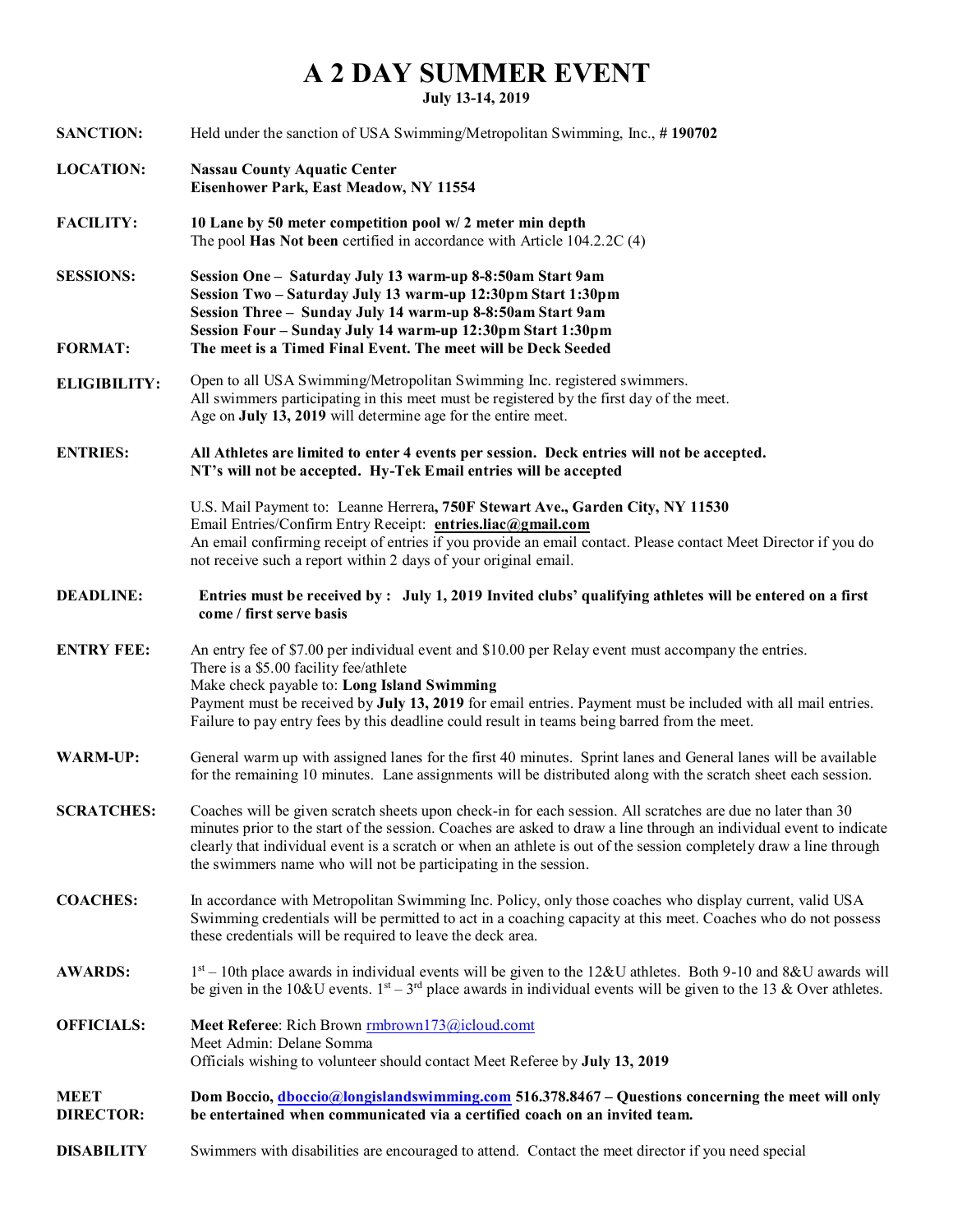| <b>SWIMMERS:</b>                         | consideration.<br>The athlete (or the athlete's coach) is also responsible for notifying the meet referee of any disability prior to the<br>competition.                                                                                                                                                                                                                                                                                                                                                                                                                                                                                                                                                                                                                                                                                                                                                                                                         |  |  |  |  |  |
|------------------------------------------|------------------------------------------------------------------------------------------------------------------------------------------------------------------------------------------------------------------------------------------------------------------------------------------------------------------------------------------------------------------------------------------------------------------------------------------------------------------------------------------------------------------------------------------------------------------------------------------------------------------------------------------------------------------------------------------------------------------------------------------------------------------------------------------------------------------------------------------------------------------------------------------------------------------------------------------------------------------|--|--|--|--|--|
| <b>AUDIO/VISUAL</b><br><b>STATEMENT:</b> | Use of Audio or visual recording devices, including a cell phone, is not permitted in changing areas, rest<br>rooms, behind the blocks or locker rooms                                                                                                                                                                                                                                                                                                                                                                                                                                                                                                                                                                                                                                                                                                                                                                                                           |  |  |  |  |  |
| <b>DRONES:</b>                           | "Operation of a drone, or any other flying apparatus, is prohibited over the venue (pools, athlete/coach<br>areas, spectator areas and open ceiling locker rooms) any time athletes, coaches, officials and/or spectators<br>are present."                                                                                                                                                                                                                                                                                                                                                                                                                                                                                                                                                                                                                                                                                                                       |  |  |  |  |  |
| POLICY:                                  | Any photographer or videographer, who intends to take pictures at a Metropolitan Swimming sanctioned meet,<br>must complete and submit a Photographer Registration Form to the Meet Director before commencing activity.<br>Forms are available on the Metropolitan Swimming website as well as from the Meet Director.                                                                                                                                                                                                                                                                                                                                                                                                                                                                                                                                                                                                                                          |  |  |  |  |  |
| <b>RULES:</b>                            | The current USA Swimming Rules and Regulations will apply.<br>The USA Swimming Code of Conduct is in effect for the duration of the meet.<br>The overhead start procedure may be used at the discretion of the meet Referee.                                                                                                                                                                                                                                                                                                                                                                                                                                                                                                                                                                                                                                                                                                                                     |  |  |  |  |  |
| <b>SAFETY:</b>                           | Metropolitan Safety and Warm-up procedures will be in effect. Marshals will be present throughout warm-ups<br>and competition, and have the authority to remove, with the concurrence of the meet Referee, any swimmer,<br>coach, club, or spectator for failure to follow the safety rules. "Any swimmer entered in the meet must be<br>certified by a USA Swimming member coach as being proficient in performing a racing start or must start each<br>race from within the water. When unaccompanied by a member-coach, it is the responsibility of the swimmer or<br>the swimmer's legal guardian to ensure compliance with this requirement.                                                                                                                                                                                                                                                                                                                |  |  |  |  |  |
| <b>MEET</b><br><b>DECORUM:</b>           | Each club is requested to handle its own team and discipline problems. Anyone found vandalizing county<br>property; stealing or displacing disorderly conduct will be subject to disqualification, ejection from the meet and<br>possible criminal prosecution.                                                                                                                                                                                                                                                                                                                                                                                                                                                                                                                                                                                                                                                                                                  |  |  |  |  |  |
| <b>DISCLAIMER:</b>                       | Upon acceptance of his/her entries, the participant waives all claims against Nassau County Aquatic Center,<br>Long Island Aquatic Club, Long Island Swimming,, Metropolitan Swimming Inc., USA Swimming Inc., their<br>agents or representatives for any injury occurring as a result of the meet.<br>It is understood that USA Swimming, Inc. and Metropolitan Swimming, Inc. shall be free from any liabilities or<br>claims for damages arising by reason of injuries to anyone during the conduct of the meet.                                                                                                                                                                                                                                                                                                                                                                                                                                              |  |  |  |  |  |
| <b>DECK</b><br><b>CHANGING:</b>          | Is Prohibited                                                                                                                                                                                                                                                                                                                                                                                                                                                                                                                                                                                                                                                                                                                                                                                                                                                                                                                                                    |  |  |  |  |  |
| <b>ADMISSION:</b>                        | All tickets will be sold online - http://www.longislandswimming.com/hosted-meets.html<br>\$8.35 Adult / Session -<br>All children over the age of 3 require a ticket<br>Meet heat sheets will be available on meet mobile /<br>No programs will be sold<br>AT DOOR ADMISSION:<br>\$20.00 per session cash only                                                                                                                                                                                                                                                                                                                                                                                                                                                                                                                                                                                                                                                   |  |  |  |  |  |
| <b>MERCHANTS:</b>                        | A concession stand is operated by the Nassau County Aquatic Center. No glass will be permitted on the deck.<br>Hobieswim will be available throughout the entire meet                                                                                                                                                                                                                                                                                                                                                                                                                                                                                                                                                                                                                                                                                                                                                                                            |  |  |  |  |  |
| <b>PARKING:</b><br><b>DIRECTIONS:</b>    | There is ample free parking available in the park<br>FROM VERRAZANO NARROWS BRIDGE AND KENNEDY AIRPORT:<br>Follow signs to Belt Parkway/Long Island East. Take Belt Parkway eastbound past Kennedy Airport -<br>after Kennedy Airport stay in the left lane and look for signs to Southern State Parkway East. Take So.State<br>Pkwy East to Meadowbrook Pkwy (northbound) to NY-24 Hempstead Turnpike (exit M4) East. On Hempstead<br>Turnpike go to the left lane and make a left at the first light (Merrick Ave.) At first traffic light make a right.<br>This is the entrance to the pool.<br>FROM WHITESTONE AND THROGS NECK BRIDGES<br>Take Cross Island Parkway South to Exit 29, Grand Central Parkway eastbound. Follow Grand Central<br>Pkwy to Meadowbrook Pkwy southbound (Jones Beach). Get off Meadowbrook Pkwy at NY-24 Hempstead<br>Tpke.(exit M4). On Hempstead Turnpike go to the left lane and make a left at the first light (Merrick Ave.) |  |  |  |  |  |

At first traffic light make a right. This is the entrance to the pool.